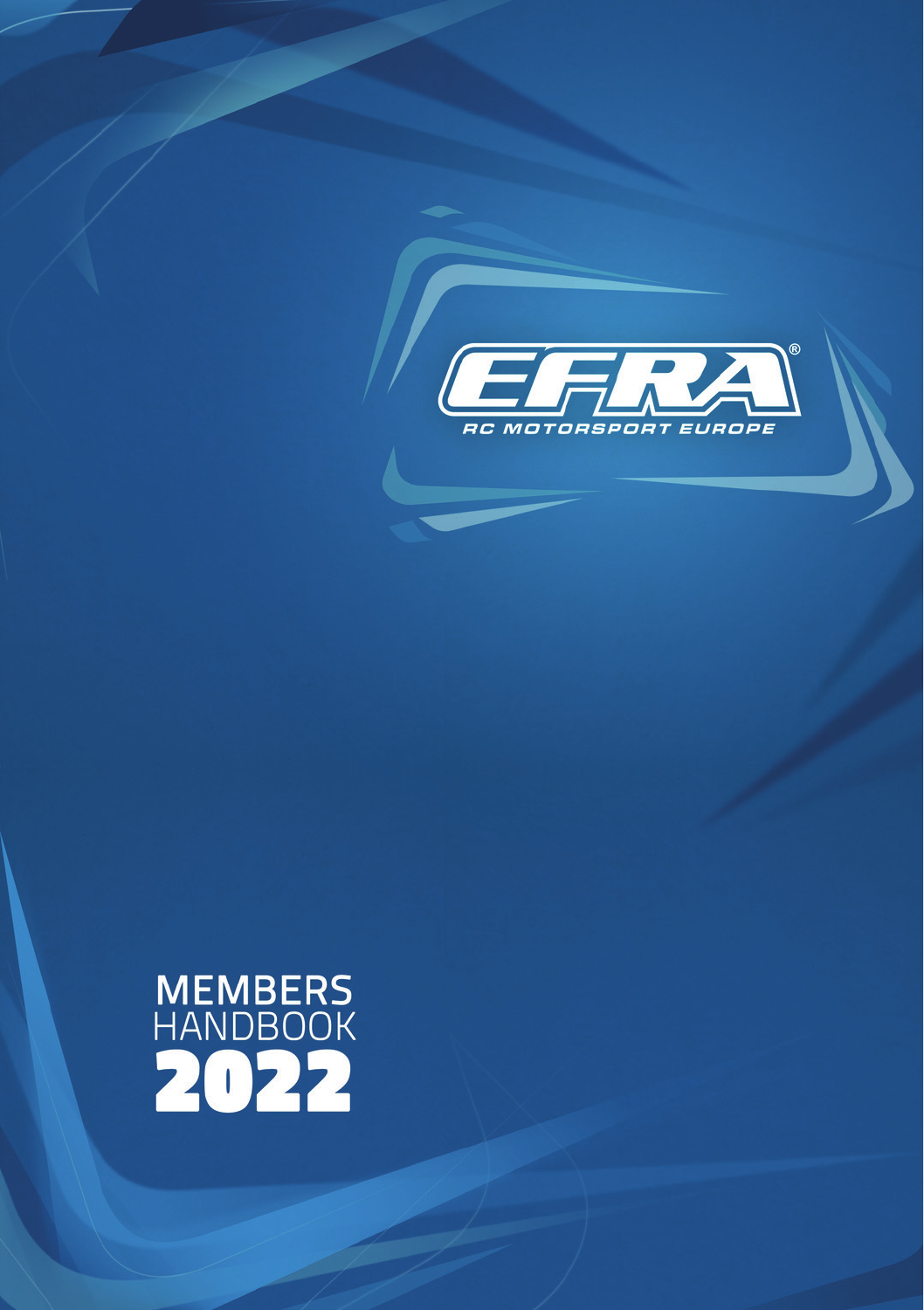# **APPENDIX 8 HOMOLOGATION OF MUFFLERS**

# **1. GENERAL**

 Each motor must be equipped with an exhaust system and an inlet silencer to reduce the amountof noise generated by the car. The noise level is a combination of RPM, motor design and performance, muffler, manifold, gearing and body. The better the combination, the more performance and more RPM. Since EFRA can only check 2 of these items (muffler and INS box) there is no way to control the noise in a good way on a track without extra measurements. The only solution is measurement on the track by means of a so called "Noise Trap. For the future we will talk about registration of mufflers and no longer about homologation, simply to avoid interpretations as that a homologated muffler is always OK. The legal noise level within the European Community is 83 dB´s, without the need for extra personal protection. EFRA´s definition of a noise level is always final. For 1/8 th ICtrackracesonly EFRA registrated mufflers with a minimum of 3 chambers are allowed on EFRA sanctioned events. The EFRA registration number must be engraved on the sidewall of the muffler.

 For 1/8th Off Road, only EFRA registrated with a minimum of 3-chamber mufflers are allowed. The EFRA registration number must be engraved on the sidewall of the muffler. For 1/10th IC track, only EFRA registrated 2-chamber mufflers list are allowed on EFRA sanctioned events. The EFRA registration number must be engraved on the sidewall of the muffler. The sections will use a so called "noise trap" to check noise level on the events. Depending on the track layout the noise trap will be installed and used to take out cars that make too much noise. The final noise limit for an event must be set prior to timed practice.

 All mufflers on the 2013 list that are still sold and manufactured must be registrated again before March 1st 2014 to be able to be used for the 2014 season. The registration period will be limited to 2 years and needs to be renewed after that period. Mufflers that were allowed in 2013, EFRA 2103 till 2109 do not need registration for 2014, including the RCE mufflers with the double wall and rear muffler outlet. WHY REGISTRATION. Registration is needed to be sure mufflers are made according to specific dimensions. Registration is needed to make sure there is a product available in the shops Registration is needed to avoid self made mufflers used at club level. Registration is needed to control the design and weight which are part of the noise production.

# **2 REGISTRATION FEE**

Will be: see General Rules 3.5.7. > 120 euro (60 euro for Assoc. Members).

#### **3. REGISTRATION NUMBER:**

 Every accepted muffler is issued with an EFRA registration number which must be indelibly pressed or milled on the sidewall.

#### **4. TECHNICAL DETAILS**

 A very important factor in the control of the noise level of a muffler is the design of the mandatory 2nd and 3rd chamber and the total length of the outlet pipe. The outlet pipe for 1/8th scale may have a maximum of 8.00mm diameter. For 1/10th the maximum is 5.20 mm

#### **5. TOLERANCES**

 Recognizing that the component parts of a muffler are joined together, it is quite clear, that there may be some slight differences in total measurements.